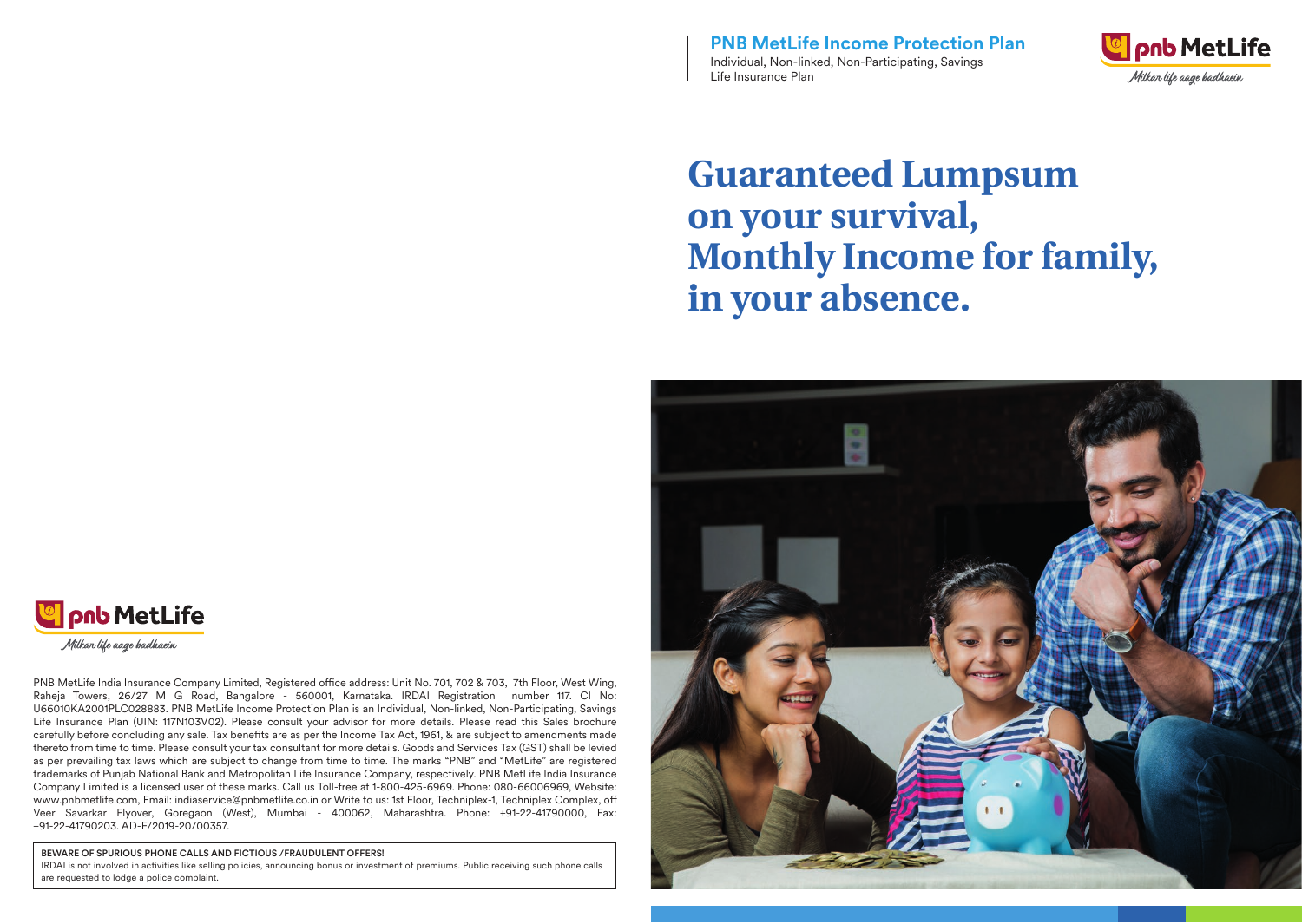# **Individual, Non-linked, Non-Participating, Savings Life Insurance Plan**

Family always comes first for you! You always strive to fulfil their dreams and provide them a secure future. But life is uncertain and there might come a time when you will not be around to take care of your dear ones. To prepare your loved ones to handle these hard times, you need a backup plan that not only ensures you accomplish your dreams by creating a corpus, but also ensures you meet day to day expenses for your family by way of regular monthly income in case of an untimely demise.

Presenting, "PNB MetLife Income Protection Plan", a flexible Life Insurance plan that meets your Savings as well as Protection Needs. This plan not only ensures peace of mind by providing financial protection to your family throughout the policy term by way of regular monthly income or Lumpsum, but also returns premiums ranging from 100% to 150% of the total premiums paid $^{\rm 2}$  on survival till Maturity.

**Protect your INCOME today to SECURE your loved ones tomorrow.**



# **PNB MetLife Income Protection Plan With PNB MetLife Income Protection Plan you get:**

Financial security for your family in case of your unfortunate death

Option of Regular Income for your family to take care of their living expenses in case of your untimely demise

Guaranteed Lumpsum ranging from 100% to 150% of total premiums paid2 on survival till maturity

# **Kev Benefits:**



# **Guaranteed Payout-**

Receive guaranteed payout from 100% to 150% of total premium paid at the end of the policy term.



# **Easy Enrollment-**

Hassle-free enrollment with simplified proposal form.



# **Protection for your family-**

Get life cover for the entire policy term.



# **Flexibility-**

- Choose how long you want to pay for 5/7/10 years.
- Options to choose Death Benefits as Lumpsum or Monthly Income.



# **Tax Benets-**

Avail tax benefits on premiums paid and benefits received, as per prevailing tax laws.

\*Total premiums paid is equal to all premiums payable during the premium paying term of the policy excluding extra premiums, Goods & Service Tax paid by the policyholder but includes any frequency loading.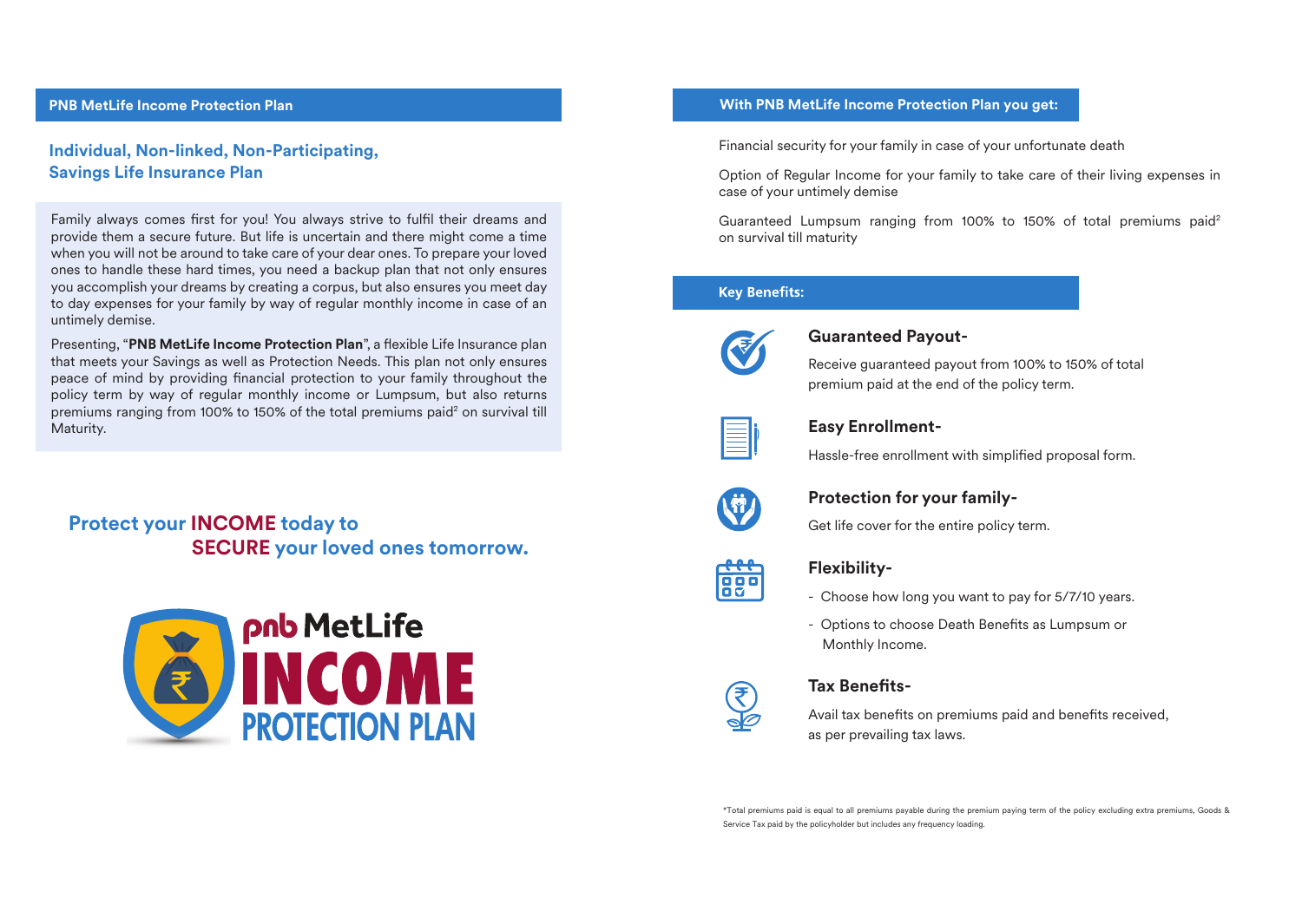# **How does the plan work?**

**PNB MetLife Income Protection Plan** provides financial protection in the form of Lumpsum or Monthly Income to your family in case of your untimely demise, or a Lumpsum on survival till Maturity.

# **Let's take an example:**

Suraj, aged 35 years, opts for 130% RoP (Return of Premium) option of "PNB MetLife Income Protection Plan" and,

- Selects premium payment term of 7 years and policy term of 15 years
- Opts to pay an yearly premium of Rs. 8,000 (exclusive of taxes/cesses), assuming that he is in good health
- In this case, the Basic Sum Assured will be Annualised Premium x Sum Assured multiplier. Where, Sum Assured multiplier for the 1st year is 10 and from 2nd year onwards is 24, based on plan option, premium payment term, policy term chosen at the policy inception and age at entry Basic Sum Assured for the 1st policy year =10 x 8,000 = Rs. 80,000 and Basic Sum Assured from the 2nd policy year onwards  $= 24 \times 8000 = \text{Rs } 1.92,000$

**Scenario 1:** If Suraj, survives till Maturity, he receives the Sum Assured on Maturity which is equal to 130% of Total premiums paid\* i.e.  $130\% \times 56,000 =$  Rs. 72,800



\$ Annualised Premium shall be the premium payable in a year chosen by the policyholder, excluding the underwriting extra premiums and loadings for modal premiums, if any.

**Scenario 2:** In case of unfortunate demise of Suraj in the 8th policy year, his nominee will receive the Death Benefit as Lumpsum or as Monthly Income based on the Death Benefit Payout option chosen by Suraj at inception of the policy.



2 Total premiums paid is equal to all premiums payable during the premium paying term of the policy, excluding extra premiums, Goods & Service Tax paid by the policyholder, but includes any frequency loading.

| <b>Death Benefit</b><br>payout option | <b>Benefit in details</b>                              | <b>Benefit</b><br>amount (Rs.) | <b>Total Benefit</b><br>amount (Rs.) |
|---------------------------------------|--------------------------------------------------------|--------------------------------|--------------------------------------|
| Lumpsum                               | Sum Assured on Death                                   | 1.92.000                       | 1,92,000                             |
| Monthly Income                        | Monthly Income = Sum Assured<br>on Death x 130.8% /120 | 2.093                          | 2,51,136                             |

Monthly income is calculated as Monthly Income Factor x Sum Assured on Death, where Monthly Income Factor is 130.8% divided by Death Payout period which is equal to 120 months i.e. 10 years.

If Monthly Income option is chosen, the Total Benefit payable will be 30.8% higher than the Lumpsum option.

### **Plan at a glance**

| <b>Product Specification</b>                |                                 |                                |                                                                        |                                                 |    |                                                                   |  |
|---------------------------------------------|---------------------------------|--------------------------------|------------------------------------------------------------------------|-------------------------------------------------|----|-------------------------------------------------------------------|--|
|                                             | <b>Option Name</b>              |                                |                                                                        |                                                 |    | Maturity Benefit as % of Total Premium Paid <sup>2</sup>          |  |
|                                             | 100% RoP                        |                                |                                                                        | 100%                                            |    |                                                                   |  |
| <b>Plan Options</b>                         | 110% RoP                        |                                |                                                                        | 110%                                            |    |                                                                   |  |
|                                             | 130% RoP                        |                                |                                                                        | 130%                                            |    |                                                                   |  |
|                                             | 150% RoP                        |                                | 150%                                                                   |                                                 |    |                                                                   |  |
|                                             | <b>Plan Option</b>              |                                |                                                                        | Minimum Age (Years)                             |    | Maximum Age# (Years)                                              |  |
| Age <sup>#</sup> at Entry (Years)           | 100% RoP                        |                                |                                                                        | 18                                              |    | 55<br>50                                                          |  |
|                                             | 110% RoP                        |                                |                                                                        |                                                 |    |                                                                   |  |
|                                             | 130% RoP                        |                                |                                                                        |                                                 |    |                                                                   |  |
|                                             | 150% RoP                        |                                |                                                                        |                                                 |    |                                                                   |  |
|                                             |                                 |                                | <b>Premium Payment</b>                                                 |                                                 |    |                                                                   |  |
|                                             | <b>Plan Option</b>              |                                | Term (PPT)                                                             | Policy Term (PT)                                |    | Max. Maturity Age#                                                |  |
|                                             | 100% RoP                        |                                | 5                                                                      | 15                                              |    |                                                                   |  |
| Maximum Age# at                             | 110% RoP                        |                                | 7                                                                      | 15                                              |    | 70                                                                |  |
| <b>Maturity (Years)</b>                     |                                 |                                | $\overline{7}$                                                         | 15                                              |    |                                                                   |  |
|                                             | 130% RoP                        |                                | 7                                                                      | 20                                              |    | 75                                                                |  |
|                                             |                                 |                                | 10                                                                     | 20                                              |    | 75                                                                |  |
|                                             | 150% RoP                        |                                | 10                                                                     | 20                                              |    | 70                                                                |  |
| <b>Premium Paying Term</b><br>(PPT) (Years) | Limited pay: 5, 7 & 10 years    |                                |                                                                        |                                                 |    |                                                                   |  |
|                                             | <b>Plan Option</b><br>100% RoP  |                                |                                                                        | <b>Premium Payment</b><br>Term (PPT)            |    | Policy Term (PT)                                                  |  |
|                                             |                                 |                                | 5                                                                      |                                                 | 15 |                                                                   |  |
|                                             | 110% RoP                        |                                | 7                                                                      |                                                 | 15 |                                                                   |  |
|                                             | 130% RoP                        |                                | 7                                                                      |                                                 | 15 |                                                                   |  |
| <b>Policy Term (Years)</b>                  |                                 |                                | $\overline{7}$                                                         |                                                 | 20 |                                                                   |  |
|                                             |                                 |                                | 10                                                                     |                                                 |    | $\overline{20}$                                                   |  |
|                                             | 150% RoP                        |                                | 10                                                                     |                                                 |    | 20                                                                |  |
|                                             |                                 |                                | No other policy term and premium payment term combinations are offered |                                                 |    |                                                                   |  |
| <b>Minimum Installment</b>                  | Plan Option PPT-PT              |                                | <b>Minimum Yearly</b><br>Premium (Rs.)                                 | <b>Minimum Half</b><br>Yearly<br>Premium^ (Rs.) |    | <b>Minimum Monthly</b><br>Premium Per<br>Month <sup>^</sup> (Rs.) |  |
|                                             | 100% RoP                        | $5 - 15$                       | 8,000                                                                  | 4.105                                           |    | 750                                                               |  |
| Premium (Rs.)                               | 110% RoP                        | $7 - 15$                       | 7,000                                                                  | 3,592                                           |    | 650                                                               |  |
|                                             |                                 | $7 - 15$                       | 8,000                                                                  | 4,105                                           |    | 750                                                               |  |
|                                             | 130% RoP                        | $7 - 20$                       | 7,000                                                                  | 3,592                                           |    | 650                                                               |  |
|                                             |                                 | $10 - 20$                      | 5,500                                                                  | 2,822                                           |    | 500                                                               |  |
|                                             | 150% RoP                        | $10 - 20$                      | 7,000                                                                  | 3,592                                           |    | 650                                                               |  |
|                                             | ^ Inclusive of Modal loading    |                                |                                                                        |                                                 |    |                                                                   |  |
| Maximum Premium (Rs.)                       |                                 |                                | Based on maximum Basic Sum Assured of Rs. 10,00,000                    |                                                 |    |                                                                   |  |
|                                             | Minimum Basic Sum Assured (Rs.) |                                | Based on minimum Premium as mentioned above                            |                                                 |    |                                                                   |  |
|                                             | Maximum Basic Sum Assured (Rs.) |                                | 10,00,000                                                              |                                                 |    |                                                                   |  |
| <b>Premium Payment Modes</b>                |                                 | Yearly / Half-yearly / Monthly |                                                                        |                                                 |    |                                                                   |  |

**#All reference to age are as on age last birthday**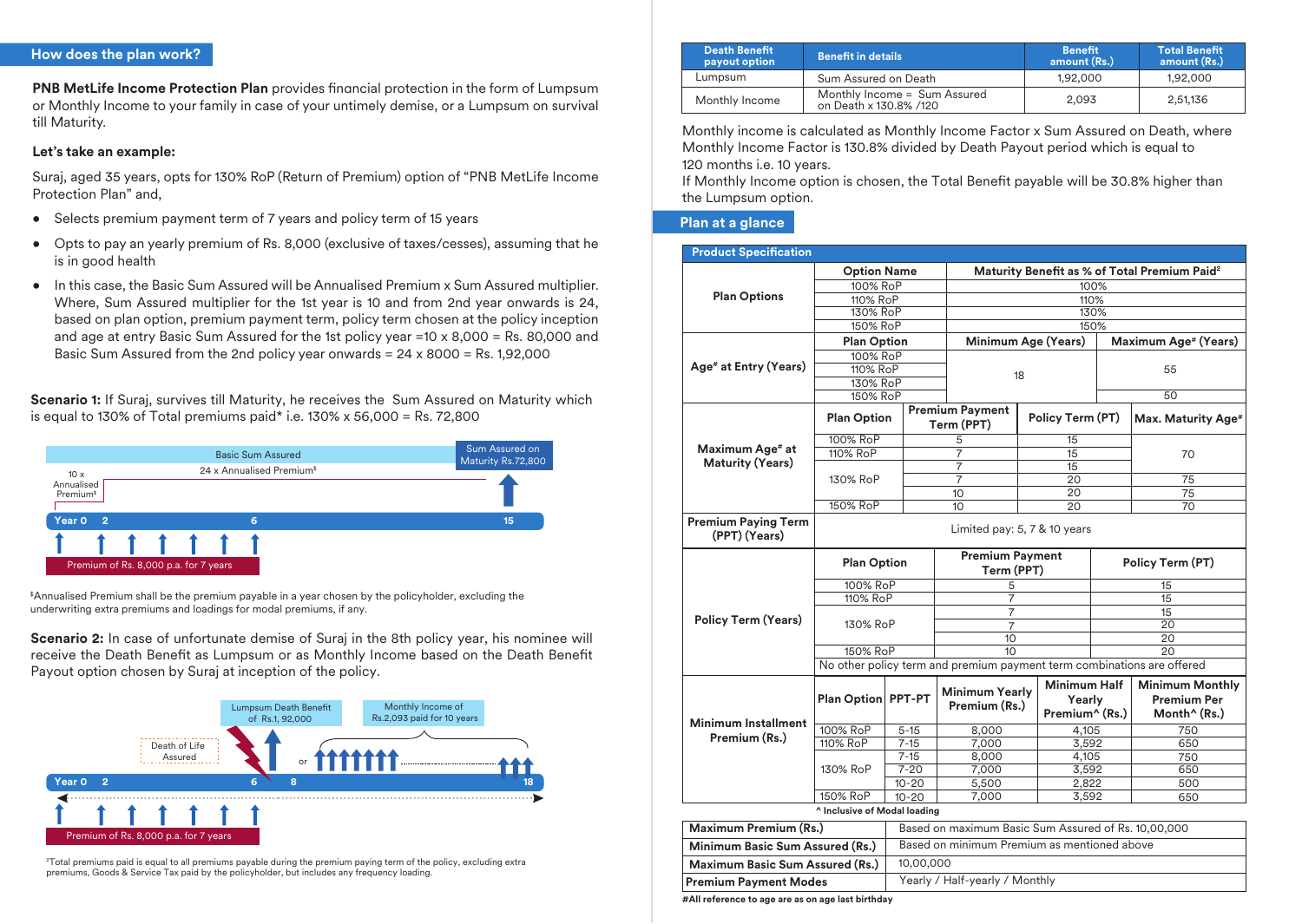# **Maturity Benefit**

On survival of the Life Assured till the Maturity Date, provided that the Policy is In-force status and all due installment premiums have been received in full by us, the Sum Assured on Maturity will be payable. Where, the Sum Assured on Maturity is the absolute amount of benefit guaranteed to be paid on Maturity and the amount payable will be calculated in accordance with table below:

| <b>Plan option</b> | Sum Assured on Maturity as % of Total premiums paid |  |
|--------------------|-----------------------------------------------------|--|
| 100% RoP           | 100%                                                |  |
| 110% RoP           | 110%                                                |  |
| 130% RoP           | 130%                                                |  |
| 150% RoP           | 150%                                                |  |

Where, Total premiums paid will be equal to all premiums payable during the premium paying term of the policy excluding extra premiums, Goods & Service Tax paid by the policyholder but includes any frequency loading.

The policy will terminate on payment of the Maturity claim amount.

#### **Death Benefit**

In the event of the unfortunate death of the Life Assured during the policy term provided that the policy is In-force status and all due installment premiums have been received by us in full as on the date of death, Sum Assured on Death will be payable. Where Sum Assured on Death is the highest of:

- 10 times of the Annualised Premium
- Basic Sum Assured which is the absolute amount assured to be paid on death

The Basic Sum Assured is equal to Annualised Premium multiplied by Sum Assured multiplier. Where, the Sum Assured multiplier for first policy year will be equal to 10 and from the second policy year onwards the Sum Assured multiplier will be based on the plan option, premium payment term, policy term chosen at policy inception and the age at entry.

Annualised Premium shall be the premium payable in a year chosen by the policyholder, excluding the underwriting extra premiums and loadings for modal premiums, if any.

At any point in time the minimum Death Benefit shall be 105% of Total premiums paid\* up to the date of death.

#### **Death Benefit Payout options:**

On death of Life Assured, the Company will pay the death benefit as Lumpsum or Monthly Income based on the option chosen by the Life Assured at the time of inception of the policy.

If Lumpsum option is chosen, the Death Benefit will be paid as Lumpsum immediately and the policy will terminate.

If the Monthly Income option is chosen, the Company shall pay Death Benefit to the Nominee as level monthly installments over the Death Payout period which is equal to 120 months (10 years). The Monthly Income will be paid on every Monthly Anniversary Date immediately succeeding the Life Assured's death and continue for the duration of the Death Payout period.

The level Monthly Income is calculated as Monthly Income Factor \* Sum Assured on Death, where Monthly Income Factor =130.8%/Death Payout period =130.8%/120

In case Monthly Income option is chosen, the total Death Benefit payable will be 30.8% higher than the Death Benefit payable under Lumpsum option.

The policy will terminate with the payment of death claim amount.

# **Other Features**

#### **Loans**

You may take a loan against your policy once it acquires a Surrender Value. The maximum amount that can be availed is 90% of Special Surrender Value of your policy at the end of the relevant Policy Year less any unpaid installment premiums for that year and loan interest (if any) accrued, if a loan already exists on the policy, to the end of that year. While you avail the loan, your Policy must be assigned in favor of the Company to the extent of the outstanding loan. The rate of interest on such loan amount shall be prescribed by the Company from time to time. Currently, the Company charges 9% p.a. interest on Policy loans. The rate of interest is calculated as the 10 Year G-Sec rate plus 250 basis points, rounded up to the nearest 50 basis points. The Company will review the rate annually in April based on the prevailing G-Sec rate. However, under special circumstances where G-Sec rate changes in excess of 200 basis points from the G-Sec rate used for calculating the current interest rate, the company shall review the rate based on the prevailing G-Sec rate. This formula will be reviewed annually and only altered subject to prior approval of IRDA of India.

# **Flexible premium payment modes and modal factors**

You may choose to pay premiums by Yearly, Half- yearly or Monthly mode subject to the minimum Annualised Premium under each mode.

Factors on premium other than yearly mode will be applicable as per the table below:

| <b>Premium Paying Mode</b> | <b>Modal Factors</b> |  |
|----------------------------|----------------------|--|
| Half-yearly                | 0.5131               |  |
| Monthly                    | 0.0886               |  |

Alteration between different modes of premium payment is allowed only at any Policy Anniversary on request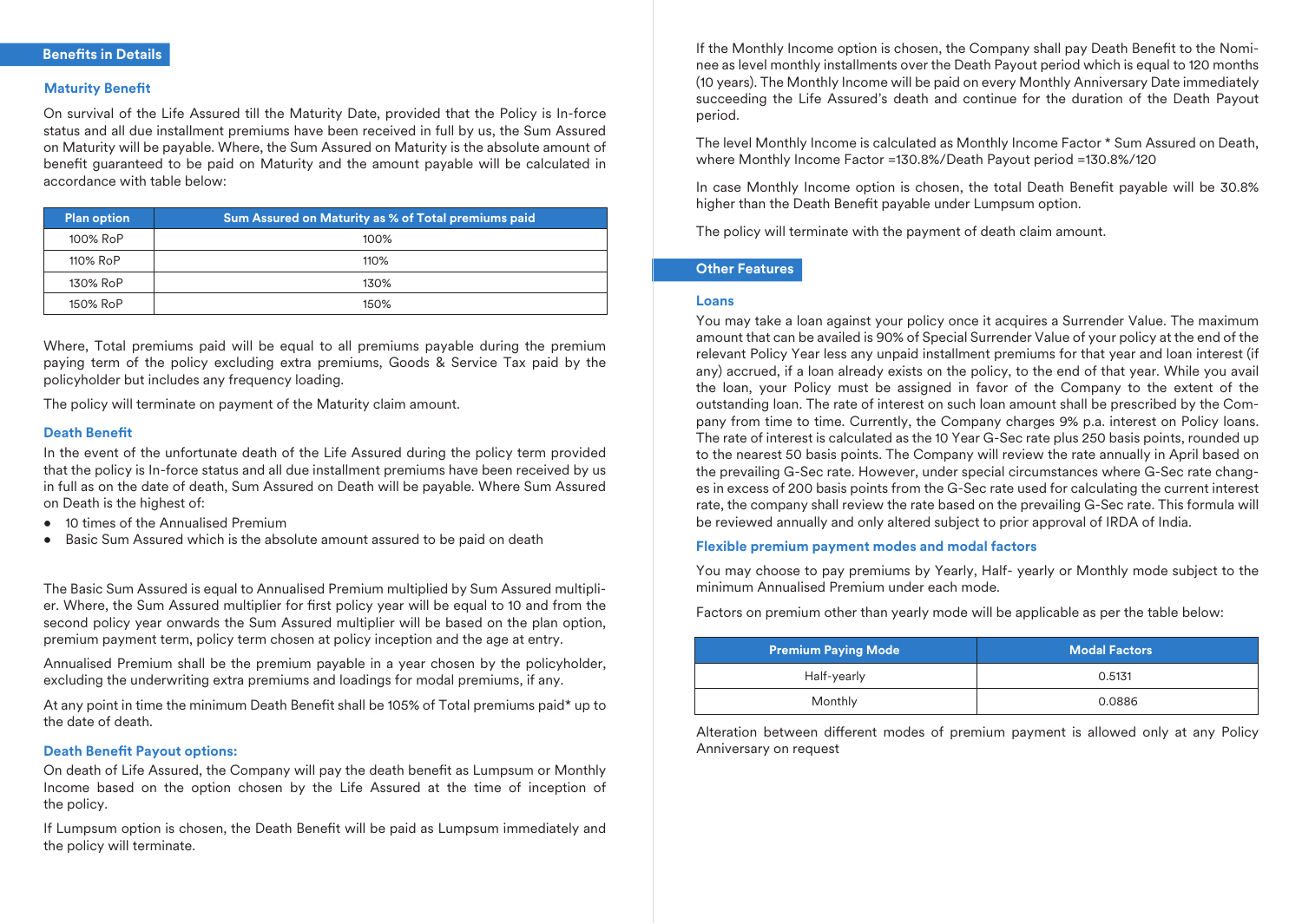# **High Premium Benefit**

Depending on the amount of Premium paid, you will be eligible for an Additional Sum Assured multiplier from the second policy year onwards which will be in accordance with the table below:

| <b>Annualised Premium /</b> | Additional Sum Assured multiplier rates per Re.1 Annualised Premium |                     |  |
|-----------------------------|---------------------------------------------------------------------|---------------------|--|
| <b>Plan option</b>          | 100% RoP & 110% RoP                                                 | 130% RoP & 150% RoP |  |
| Less than Rs.10,000         |                                                                     | Nil                 |  |
| Rs.10,000 to Rs.11,999      |                                                                     | 0.5                 |  |
| Rs.12,000 to Rs.14,999      | 1.5                                                                 |                     |  |
| Rs.15,000 and above         |                                                                     | 1.5                 |  |

# **Additional Sum Assured for Employees**

Additional Sum Assured Multiplier of 2 expressed as per Re.1 Annualised Premium shall be offered from second policy year onwards on the Sum Assured Multiplier for the proposal forms submitted directly to the Company by the Employees of PNB MetLife India Insurance Co. Ltd., Punjab National Bank, J&K Bank and MetLife International.

# **Grace period**

Grace period is time granted from the due date for the payment of premium, without any penalty or late fee, during which time the policy is considered to be in-force with the risk cover without any interruption, as per the terms & conditions. The grace period for payment of the premium is 15 days, where the policyholder pays the premium on a monthly basis and 30 days in all other cases.

# **Premium Discontinuance**

If the Installment Premiums for first two Policy Years are not paid within the Grace Period, the policy shall lapse from the due date of first unpaid premium and no benefits will be payable. However, if the Installment Premiums for first two Policy Years are paid within the Grace Period, and premium for subsequent years are not paid within the Grace Period, the Policy will be converted into a Paid-up Policy.

# **Policy in Lapse status**

If all the installment premiums for first two consecutive Policy Years are paid in full, the Policy shall acquire a surrender value.

If you discontinue the payment of premiums before your policy has acquired a Surrender Value, your Policy will lapse at the end of the grace period and the Death Benefit, will cease immediately and automatically and no benefits will be paid when the Policy is in lapsed status.

You can revive your lapsed / Paid-up policy for its full coverage within Five years from the due date of the first unpaid installment premium but before policy maturity, by paying all outstanding premiums with the interest, as applicable. The Company may change this interest rate from time to time.

# **Policy in Paid-Up Status**

If the policy has acquired a surrender value and no future installment premiums are paid, the

policy shall continue as a Paid-Up policy with reduced benefits or you shall have the option to surrender the policy.

If the policy is in Paid-up status the reduced benefits are payable as given below:

| <b>Benefits</b>         | <b>Payout</b>                                                                                                                                       |
|-------------------------|-----------------------------------------------------------------------------------------------------------------------------------------------------|
| Death Benefit           | Sum Assured on Death x Paid-up factor<br>At any point in time the minimum death benefit shall be 105% of total<br>premiums paid up to date of death |
| <b>Maturity Benefit</b> | Sum Assured on Maturity x Paid-up factor                                                                                                            |

Paid-up factor = Number of Instalment Premiums paid / Number of Instalment Premiums payable during the Premium Payment Term.

# **Surrender Value**

If all premiums have been paid for at least two consecutive years, the policy shall acquire a guaranteed surrender value. If your Policy has acquired a Surrender Value, and you choose to discontinue your Policy, you will be entitled to the Surrender Value, which is higher of the Guaranteed Surrender Value (GSV) or Special Surrender Value (SSV) of the policy. The policy will be terminated once it is surrendered and cannot be revived.

# **Revival**

You can revive your lapsed / Paid-up policy for its full coverage within five years from the due date of the first unpaid installment premium but before policy maturity, by paying all outstanding premiums with the interest, as applicable. The Company may change this interest rate from time to time.

The rate of interest is calculated as the 10 Year G-Sec rate plus 100 basis points, rounded up to the nearest 50 basis points. The Company will review the rate on an annual basis in April based on the prevailing G-Sec rate. However, under special circumstances where G-Sec rate changes in excess of 200 basis points from the G-Sec rate used for calculating the current interest rate, the company shall review the rate based on the prevailing G-Sec rate.

This formula will be reviewed annually and only altered subject to prior approval of IRDA of India. Currently, the Company charges 8% p.a. interest on revivals. Please contact us to know the prevailing rate of interest for revival of policies.

Revival of the policy is subject to Board approved underwriting policy. A surrendered policy cannot be revived.

# **Termination**

The Policy will be terminated on the earliest of the following:

- Cancellation during Free look period.
- The date of payment of Surrender Value.
- At the expiry of Revival Period, when the Policy has not been revived and provided the said Policy has not acquired any Paid-Up Value
- On payment of the Death Benefit or Sum Assured on Maturity